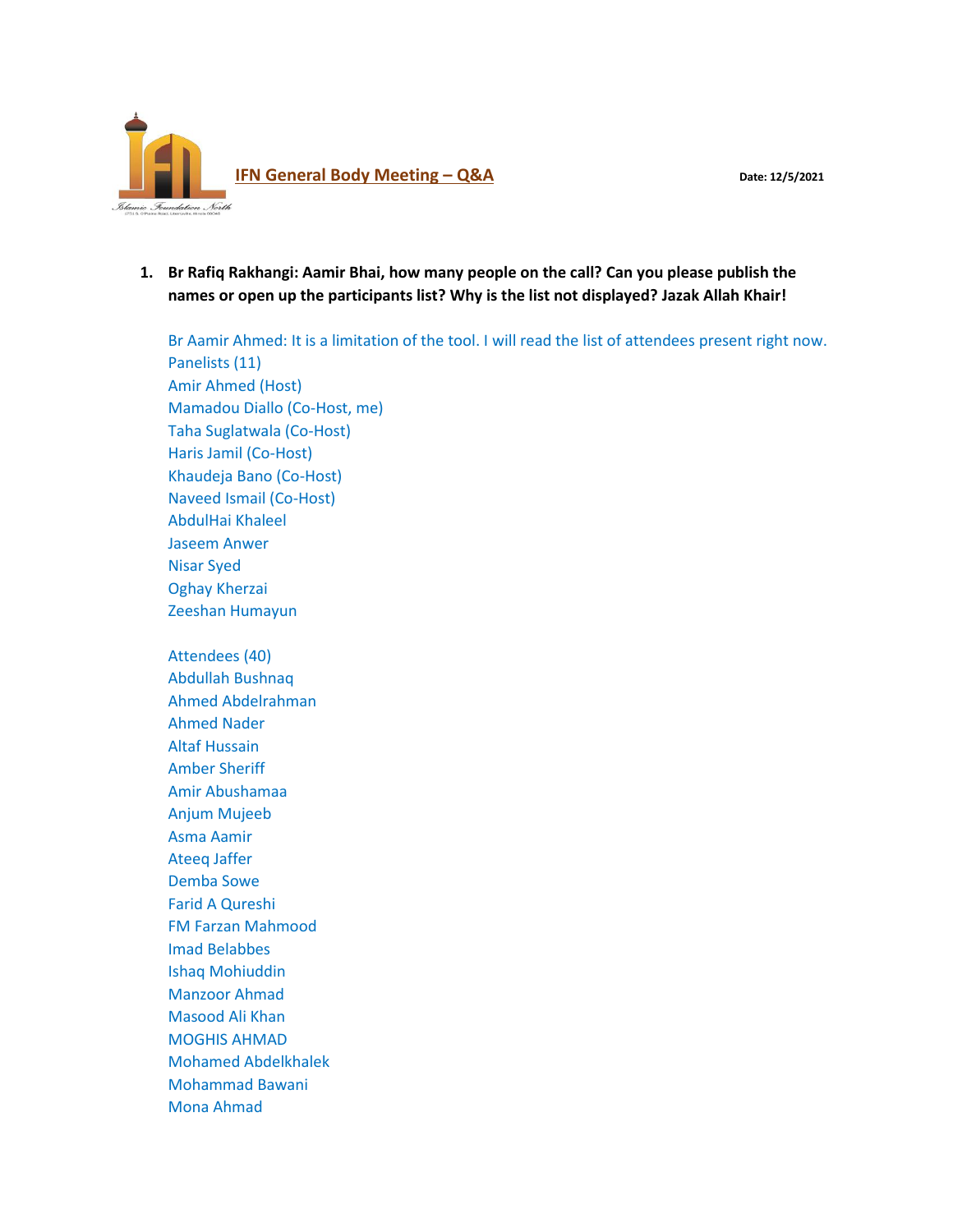Muzaffer Sheriff Nadeem Alanji Noorjahan Summar Qadri Abdallah Rafiq Rakhangi Raza Khan Rizwan Shaikh Rubina Khan Sadia Thiryayi Saif Sheikh Saquib Ahmed Sarah Ali Siraj Khaja Tanveer Jaffer Vaquar Shaikh Vaseem Khan Yusuf Mohammed Zafar Mohiuddin Zafeer Ahmad

**2. Br Masood Ali Khan: Assalamu alaikum. In Article V (Committees) of Bylaws that was attached to the GBM email, I see that one of the important committees, Safety/Security Committee, has not been included. For last few years it has become as important as other committees, if not less, to have this committee running successfully, but it has been only established as adhoc so far. Is this an oversight? or a willful exclusion? If former, how do you plan to include it? If latter, why?**

Br Nisar Syed: Walaikum Salaam. Thank you for the question. It was mentioned by Br Jaseem. Listed at the top of the second page of Committees - Safety - Lead is VP Br Vaseem Khan.

Br Masood Ali Khan: Yes, Br. Nisar, however it is not a standing committee per the bylaws. My question is related to bylaw amendments only.

Br Jaseem Anwer: The Family Advocacy committee was added because being important committee, it is not very visible to the community. However other committees like Safety and IT are established and fully functional so InshaAllah these committees can be included in future amendments of Bylaws.

**3. Br Nadeem Alanji: Is there any age limit for children who can 'proxy vote'?**

Br Haris Jamil: Yes, the minimum age is 18.

**4. Br Muzaffer Sheriff: Question for Sister Khaudeja: Please clarify the proposed amendment relating to approval of amendments to by-laws.**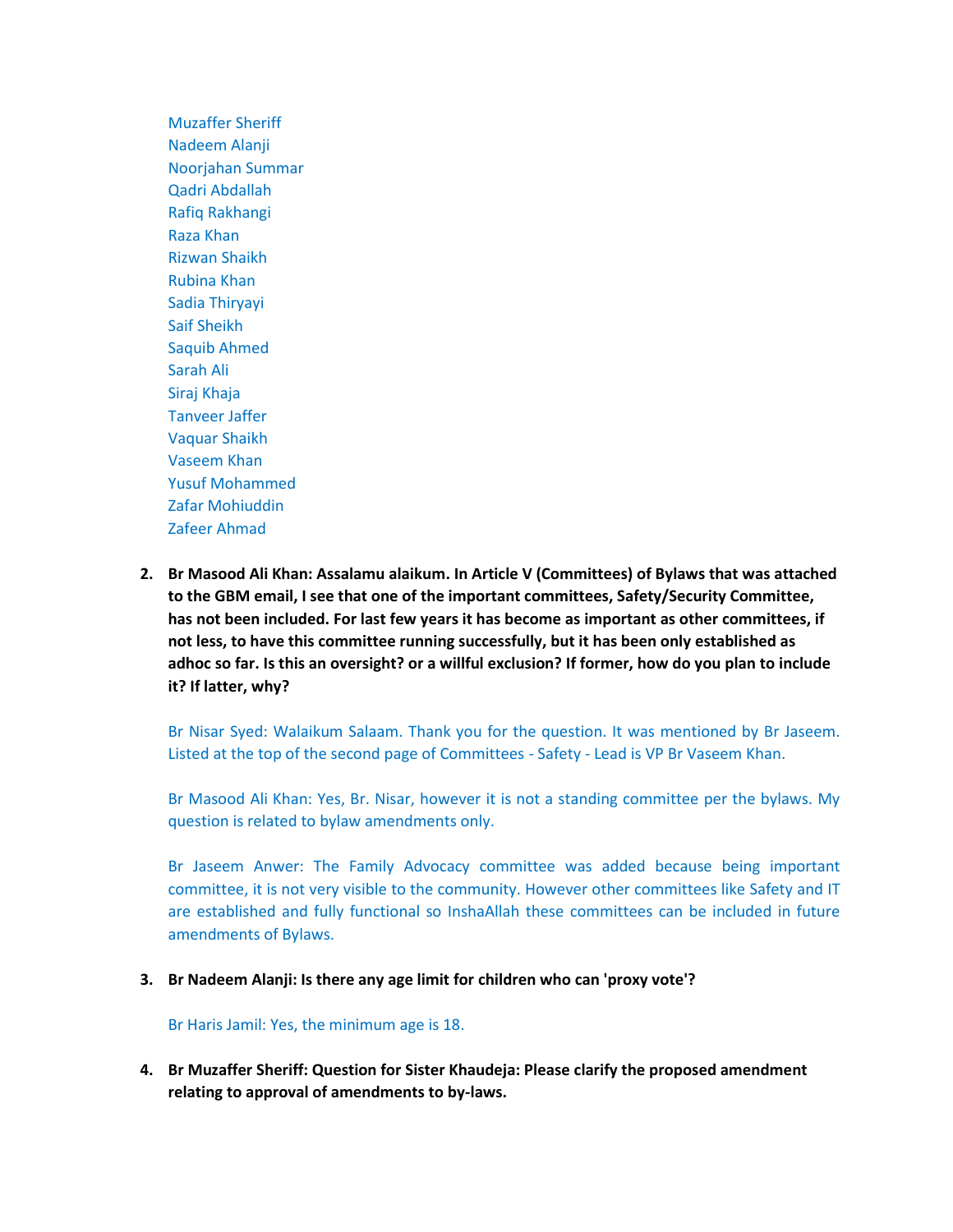Sr Khaudeja Bano: The change to the quorum from 1/3 to 1/6 is only for approvals at the General Body Meeting, not for approvals within the BOT.

**5. Br Ahmed Abdelrahman: Question to Bylaws committee. The Religious Committee proposed some bylaws amendments, please why they were not included in the list of the proposed amendments to be voted on? JAK.**

Br Haris Jamil: Those recommendations were operational matters. We recommended adding them to the EC Policies and did not include them in the Bylaws.

Sr Khaudeja Bano: Those were handed to the EC to incorporate in their policies.

**6. Br Rafiq Rakhangi: \$99K Budget approval Amendment. Can we add "EC proposed and BOT approves"?**

Sr Khaudeja Bano: We will discuss with the Bylaws Committee. We will include all the red text and have it blessed by the attorney.

Br Haris Jamil: I think Br Rafiq intended to mention anything maintenance related.

Br Rafiq Rakhangi: Absolutely.

Br Ahmed Nader: The text currently mentioned non-operational.

Br Haris Jamil: The text will have to be updated and re-reviewed in that case.

**7. Br Nadeem Alanji: Quick clarification: 6.4.1 Members eligible to vote, as defined in Section 3.3, may vote by proxy, or absentee ballot or via electronic vote under Section 7.1 which includes the name of the voter. Proxy can only be presented by immediate family for family members - immediate family will include spouse, children, and parents. Should the verbiage 'Children' be revised to 'Adult Children' (18 years or above)?**

Br Mamadou Diallo: Yes, this will be 18 years of age or older.

**8. Br Imad Belabbes: Assalam Alaykom. Regarding the expansion project: \$1.5 M needed before we start the project. This is a risk as mentioned, what is the mitigation plan?**

Br Taha Suglatwala: It depends on whether we can start with \$1.5 M. Based on our previous discussions, this is the minimum amount to get started. This is a risk if we do not have the amount.

Br Haris Jamil: We have multiple committees working on this, to raise the funds so we can move forward.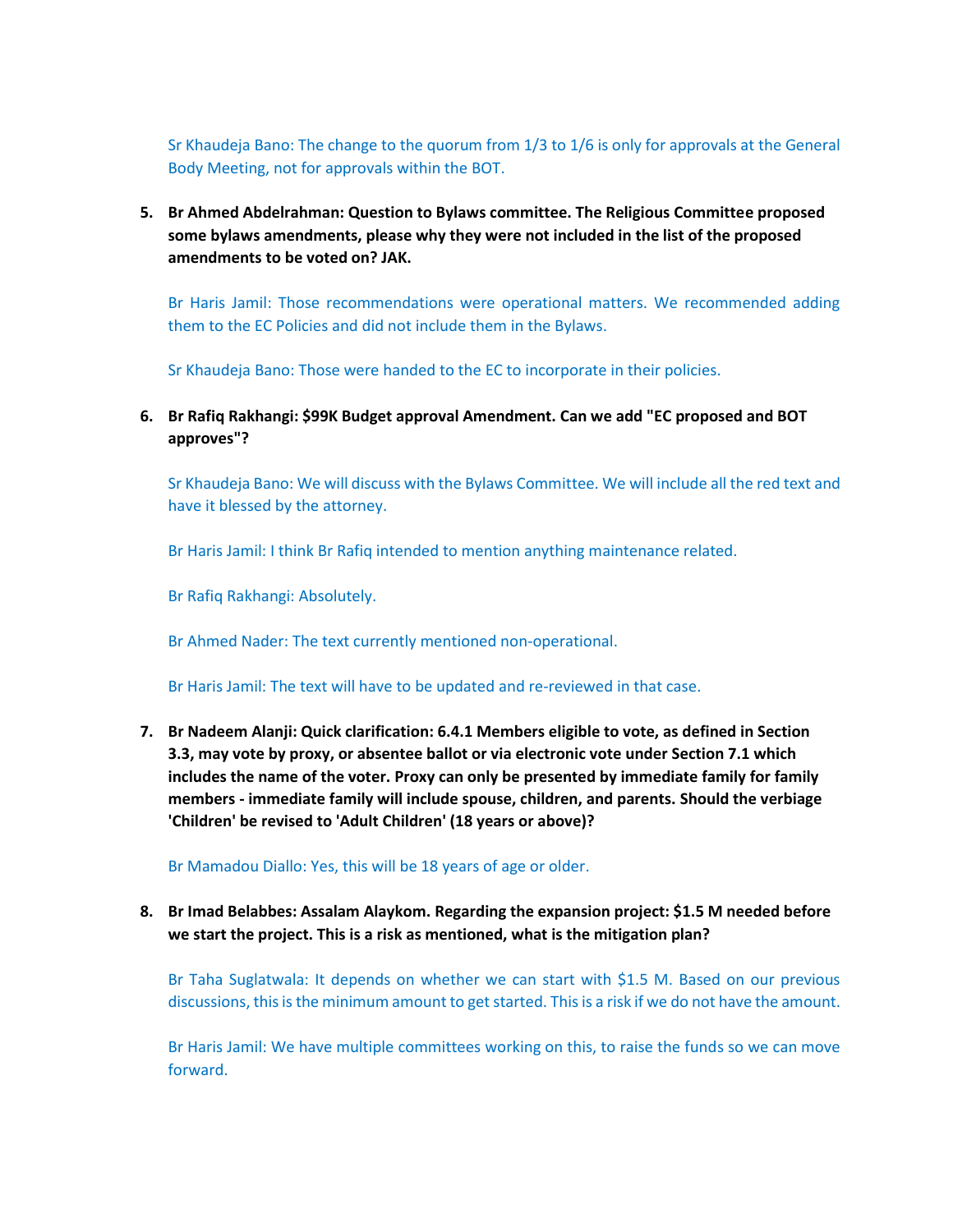**9. Br Rafiq Rakhangi: Someone serves in EC as a Secretary for 8 years, will you stop him from becoming the President? (If the bylaws amendments are approved).**

Br Mamadou Diallo: Bylaws Amendments are usually not retroactive and apply moving forward. We will confirm with the IFN lawyer.

### **10. Br Altaf Hussain: Sr Khaudeja, instead of changing quorum can we take vote whoever available now rest vote next time?**

Sr Khaudeja Bano: Based on our currently bylaws, we cannot.

Br Rafiq Rakhangi: I like the idea of Br Altaf. Capture the votes of people present now, and take more votes from the next people who join. I also suggested at yesterday's review session having two types of membership, for your consideration.

Br Mamadou Diallo: Since quorum is not met, we cannot take votes of people present now, based on our current bylaws.

# **11. Br Mohamed Abdelkhalek: Alsalam Alikum. Thanks for everyone who organized and participated in the IFN fundraising event. We have collected \$125K out of \$1.5 million to start the IFN expansion! What strategies and tactics do we have in place in addition to fundraising events to collect this fund?**

Br Taha Suglatwala: The \$125K is for the Design Phase. This will produce a roadmap for what the building will look like. Once the DP is complete, we will come back to the community to ask for approval for the next phases. We visited Darusalaam who completed a similar project to get some tips on how to raise the remaining amount. This is a tall ask and all ideas are welcome.

Br Mohamed Abdelkhalek: I think we should get started now and not wait.

Br Haris Jamil: Once break grounds, I think this community will fund the project. We have multiple committees working together to make it happen in shaa Allah.

## **12. Br Masood Ali Khan: How are we verifying the quorum in this online meeting? Are all the people attending this GBM are all members or is this meeting open to non-members as well? How are we verifying quorum? Do we have verification they are members?**

Br Aamir Ahmed: Br Zeeshan from the Membership Committee is here to keep track of quorum and ensure people who attended are valid members.

Br Rafiq Rakhangi: For the Records - To address the Quorum issue. Can we only derive quorum from the Members attending the General Body Meeting instead of considering the whole membership of 500 plus members?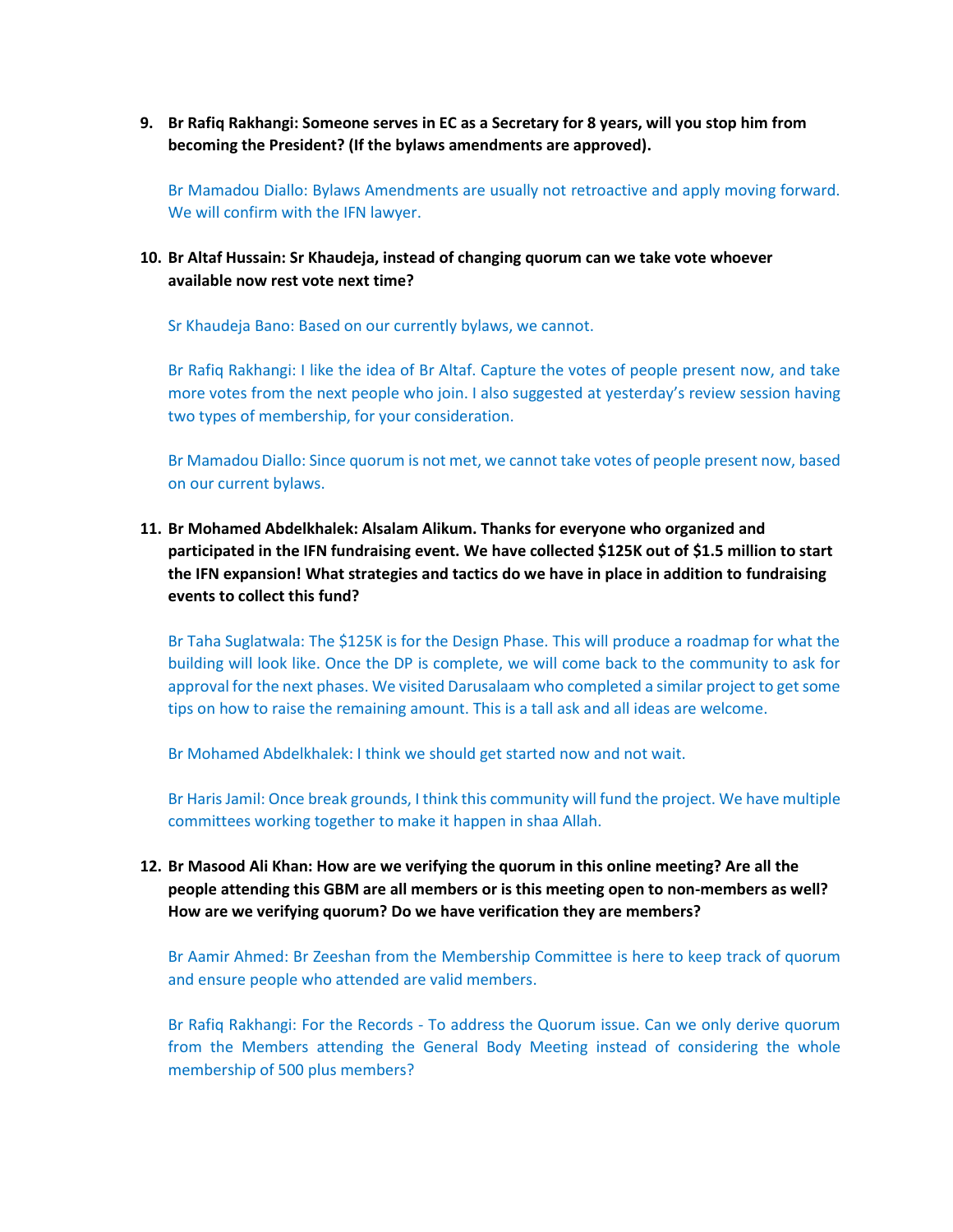Br Mamadou Diallo: These are good proposals, but can only be implemented as part of our next Bylaws if approved, in shaa Allah.

### **13. Sr Amber Sheriff: Just need clarification that the amount raised in the fundraising is for Design Phase and not towards the \$1.5 million that is needed for ground breaking.?**

Br Mamadou Diallo: That is correct (answered earlier, Q.11).

Br Vaseem Khan: I thought we only need 20% or 30% of the \$1.5 M to break ground, correct? We should talk about the phases, and not the whole project.

Br Rizwan Sheikh: The whole \$1.5 M is needed just to break ground. We need to dig the basement, and raise the shell. Around \$300,000 alone is for permitting fees.

Br Aamir Ahmed: In that case we should seek to not have the permit expire, if we need more time to raise the funds.

Br Rizwan Sheikh: The permit is good for 5 years by default.

#### **14. Sr Ambereen Sheriff: How are we going to meet quorum of 1/6 for the next meeting?**

Br Mamadou Diallo: We will be calling for a second GBM for next Sunday. We intend to reach out to the community through our various communication channels once again. We will also reach out to the lawyer to see what is legally possible based on our current text. We are open to other ideas.

Sr Ambereen Sheriff: When do you go to the attorney, check with him if we can send out paper ballots, electronic ballots, things of that nature.

Br Zeeshan Humayun: Family membership is counted as two. Most of our members have family membership.

Br Nadeem Alanji: Could we have a membership desk in the coming Friday Prayers with necessary tools to get the quorum necessary (as deemed appropriate) - Just a suggestion.

Br Zeeshan Humayun: I concur with that suggestion.

Sr Amber Sheriff: Thank you for answering my question. InshaAllah we hope to achieve the necessary members needed for approval and like the ideas presented.

#### **15. Conclusion**

Br Aamir Ahmed: Conclusion. Please remain connected to the Masjid. Email, Facebook, Chat, Twitter, and so on. Please direct people you meet become members. You are all representatives of the Masjid. We also need volunteers. We have to take time out and service the Masjid. I